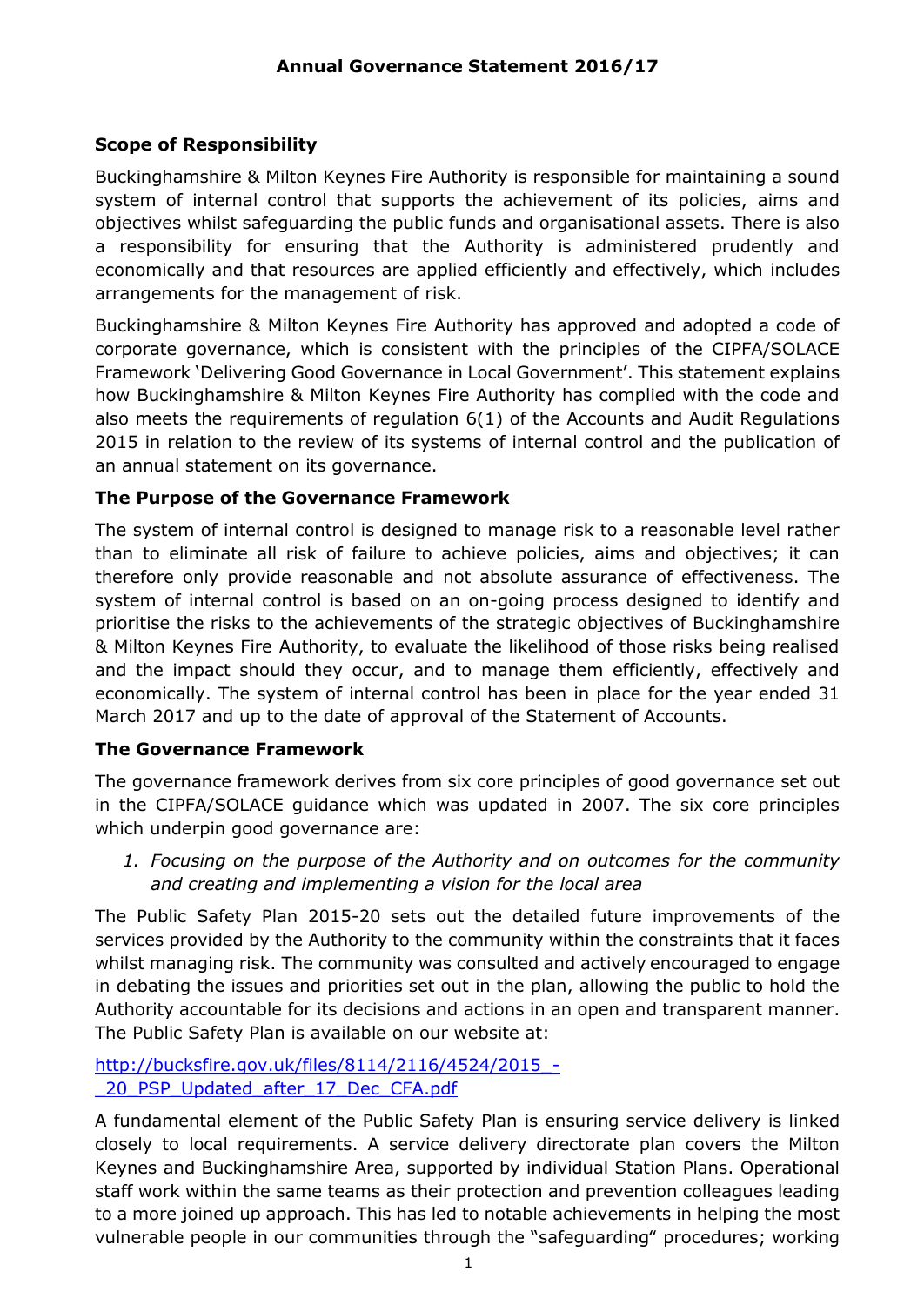collaboratively internally as well as with local authorities to improve the lives of those most in need of support, and those who most often fall through society's "safety nets".

The 2015–20 Public Safety Plan was presented to the Fire Authority for approval in December 2014 following a public consultation. This plan supersedes the previous 2012-17 plan and took effect from April 2015.

### 2. *Members and officers working together to achieve a common purpose with clearly defined functions and roles*

The respective roles and responsibilities for members and officers are set out in the Combination Order (the statutory instrument that formed the Fire Authority in 1997). There are two ordinary committees of the Fire Authority: The Executive Committee, and the Overview & Audit Committee. There are terms of reference for each committee and the role of the lead members has been developed over recent years.

Members of the Fire Authority are also members of either Buckinghamshire County Council or Milton Keynes Council. Some members may also be members of district councils with which we may be working, or voluntary agencies. Members are reminded of their responsibility to declare interests at each meeting. There is a scheme of delegation from the Authority to the Chief Fire Officer and statutory officers. The Chief Fire Officer is also the Chief Executive of the Authority.

The Authority's Member:Officer Protocol sets out the respective obligations and expectations and contains a reminder of the Authority's core values. These were revised and approved by the Overview and Audit Committee at its meeting on 11 March 2015 for recommendation to the Fire Authority on 10 June 2015. These can be found at the following link:

### [http://bucksfire.gov.uk/files/8414/1053/3511/Protocol\\_on\\_Member\\_and\\_Officer\\_Rela](http://bucksfire.gov.uk/files/8414/1053/3511/Protocol_on_Member_and_Officer_Relations_v2_Sept_14.pdf) [tions\\_v2\\_Sept\\_14.pdf](http://bucksfire.gov.uk/files/8414/1053/3511/Protocol_on_Member_and_Officer_Relations_v2_Sept_14.pdf)

The Authority approved and adopted its current Pay Policy Statement in February 2017 setting out its policies on the remuneration of its chief officers, the remuneration of its lowest paid employees and the relationship between the remuneration of its chief officers and the remuneration of its employees who are not chief officers. This is reviewed at least annually.

The Authority has identified and recorded all partnership arrangements. All partnerships are the subject of formal agreements ensuring that these articulate legal status; respective liabilities and obligations; governance and audit; dispute resolutions and exit provisions. A review of partnership arrangements has been undertaken.

In Buckinghamshire & Milton Keynes Fire Authority the Chief Finance Officer and Monitoring Officer are both members of the Strategic Management Board, helping to develop and implement strategy and to resource and deliver the organisation's strategic objectives. All material business decisions are taken by the Strategic Management Board (SMB) or by Members. Papers submitted for decision-making purposes must be referred to the Chief Finance Officer and the Monitoring Officer for financial and legal scrutiny prior to any decision being taken. The Chief Finance Officer, supported by the Chief Fire Officer leads the promotion and delivery of good financial management so that public money is safeguarded and used appropriately, economically, efficiently and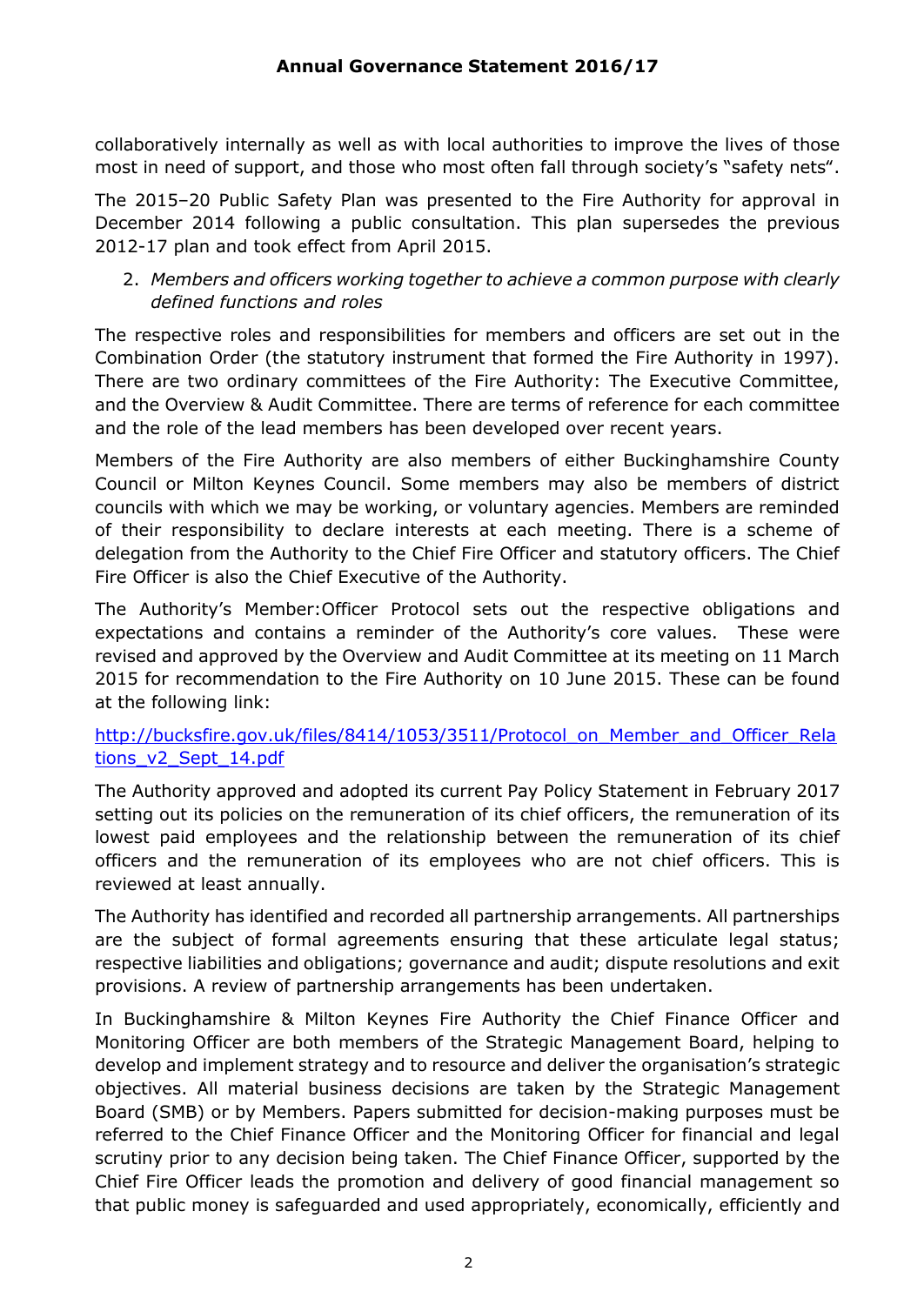effectively. This is achieved by a finance team that is suitably resourced, professionally qualified and suitably experienced.

There are nominated lead Members for various work streams and departments. This collaborative approach ensures levels of trust, confidence and awareness constantly improve for the benefit of the public and the service.

#### 3. *Promoting values for the Authority and demonstrating the values of good governance through upholding high standards of conduct and behaviour.*

2016/17 has continued to see a significant investment in our staff training/development at all levels and across both operational and support functions. This continued investment has contributed to the successful delivery of the on-going transformation programmes set for the organisation.

There is evidence of improved levels of engagement, morale and communication with staff members and this can be attributed to various development programmes including a number of Manager's Workshops where the CFO's vision for the Authority was communicated as well as guest speakers providing insight into effective leadership.

The Authority Training Needs Analysis (TNA) process continues to assess the need for this type of training at least annually. For 2017/18 a pilot programme for aspiring leaders and management apprenticeships has been approved for all levels within the organisation and for both operational and support staff.

Officers presented the findings of the '[Independent review of conditions of service for](https://www.gov.uk/government/publications/conditions-of-service-for-fire-and-rescue-staff-independent-review)  [fire and rescue staff in England, February 2015', published 3 November 2016](https://www.gov.uk/government/publications/conditions-of-service-for-fire-and-rescue-staff-independent-review) with the Authority's Executive Committee at its meeting on 23 November 2016.Many of the report's recommendations are related to equality, diversity and culture. These will be carefully considered, particularly in comparison to the [Authority's Equality Objectives](http://bucksfire.gov.uk/files/4714/6425/6193/ITEM_15_ED_Cover_Paper_FA_Annex_and_Appendices.pdf)  agreed by the Authority in June 2016.

The report's author, Adrian Thomas delivered a masterclass on unconscious bias to over 50 employees in September 2016.

Performance appraisal year end reviews assess management and leadership behaviours.

The Authority Values have also been displayed across all sites on new policy posters rolled out in early 2016. The maintenance and promotion of high standards of its Members is within the purview of the Overview and Audit Committee.

To ensure legal compliance and to avoid a conflict of interest arising, [at its meeting on](http://bucksfire.gov.uk/files/2014/7637/4412/FIRE_AUTHORITY_AGENDA_AND_REPORTS_191016v4.pdf)  [19 October 2016](http://bucksfire.gov.uk/files/2014/7637/4412/FIRE_AUTHORITY_AGENDA_AND_REPORTS_191016v4.pdf) the Authority approved the appointment of a panel of five "Independent Persons" shared amongst five other authorities for the purposes of assisting both an individual member and the Authority itself in the event of an allegation being made that a member has breached the Authority's Code of Conduct.

<http://bucksfire.gov.uk/files/3314/0732/6551/10CODEOFCONDUCT.pdf>

[At its meeting on 15 February 2017](http://bucksfire.gov.uk/files/8314/8639/2800/ITEM_7a_Size_of_the_Authority_and_its_code_of_conduct_complaints_procedureAppendices.compressed.pdf) the Authority approved a [revised Code of Conduct](http://bucksfire.gov.uk/fire-authority/governance/local-code-conduct-complaints-process/)  [complaints procedure](http://bucksfire.gov.uk/fire-authority/governance/local-code-conduct-complaints-process/) in order that, in the event of an allegation being made of misconduct by Members, any allegation could be dealt with more speedily.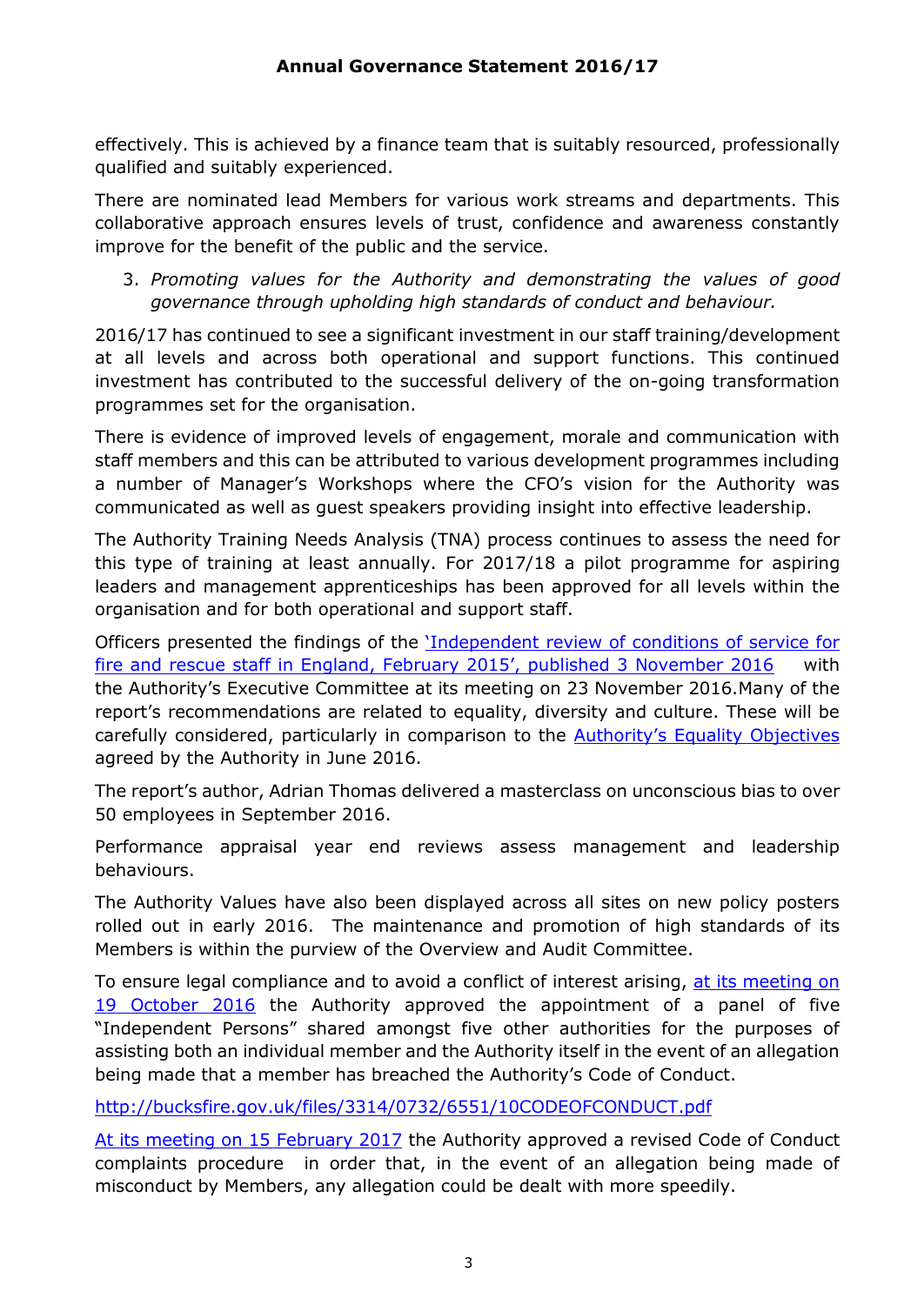4. *Taking informed and transparent decisions which are subject to effective scrutiny and managing risk* 

To support the service there are structured meetings at all levels within the service, with appropriate delegated authority. Timelines are in place so that SMB and Member meetings will be followed by Directorate and then team meetings to ensure the flow of information throughout the whole organisation. Although this is an evolving process, the culture is steadily changing so that minutes from meetings are available both internally and externally through the website.

Further developments to improve the effectiveness and transparency of decision making within the Service were made following the launch of new internal, officer 'boards' aligned to the Authority committee structure. These comprise:

- A Strategic Management Board, which replaced the previous senior officer meetings and focuses on strategic direction, strategic risk and acts as a gateway to the Fire Authority;
- A Performance Management Board which focuses on in year performance against agreed targets and budgets;
- A Business Transformation Board which focuses on strategic change and project portfolio management.

At its meeting of 15 February 2017 the Authority undertook careful consideration as to its number of Members, including whether to increase or decrease its size. On balance taking into account the balance between being large enough to allow scrutiny whilst not becoming burdensome in diverting resources away from operational delivery, it resolved to retain the same number of Members (17).

All Directorates have their own risk registers which are regularly reviewed at Directorate meetings. Corporate risks are reviewed quarterly by the Performance Management Board, monthly by the Strategic Management Board and by Members at each Overview and Audit Committee meeting.

In addition to the development of performance software to improve service delivery, the HR and Finance (SAP) system has been replaced by more modern and fit for purpose systems. As well as improving the efficiency of the service the in-built electronic workflow and cloud-based reporting have further improved the level of system based control and resilience.

This improved control has supported managers to monitor and manage attendance levels. It also ensures that the management and administration of employee benefits and payments are linked to establishment control through an integrated system with the approved budgets and the financial ledger.

Although the shared service arrangement with Royal Berkshire Fire Authority for procurement has come to an end, the team are continuing to work collaboratively across the Thames Valley fire authorities. New software under a national initiative is being piloted and this, alongside the existing electronic ordering technology will ensure a continued and more effective proactive, open and transparent approach to procuring supplies and services.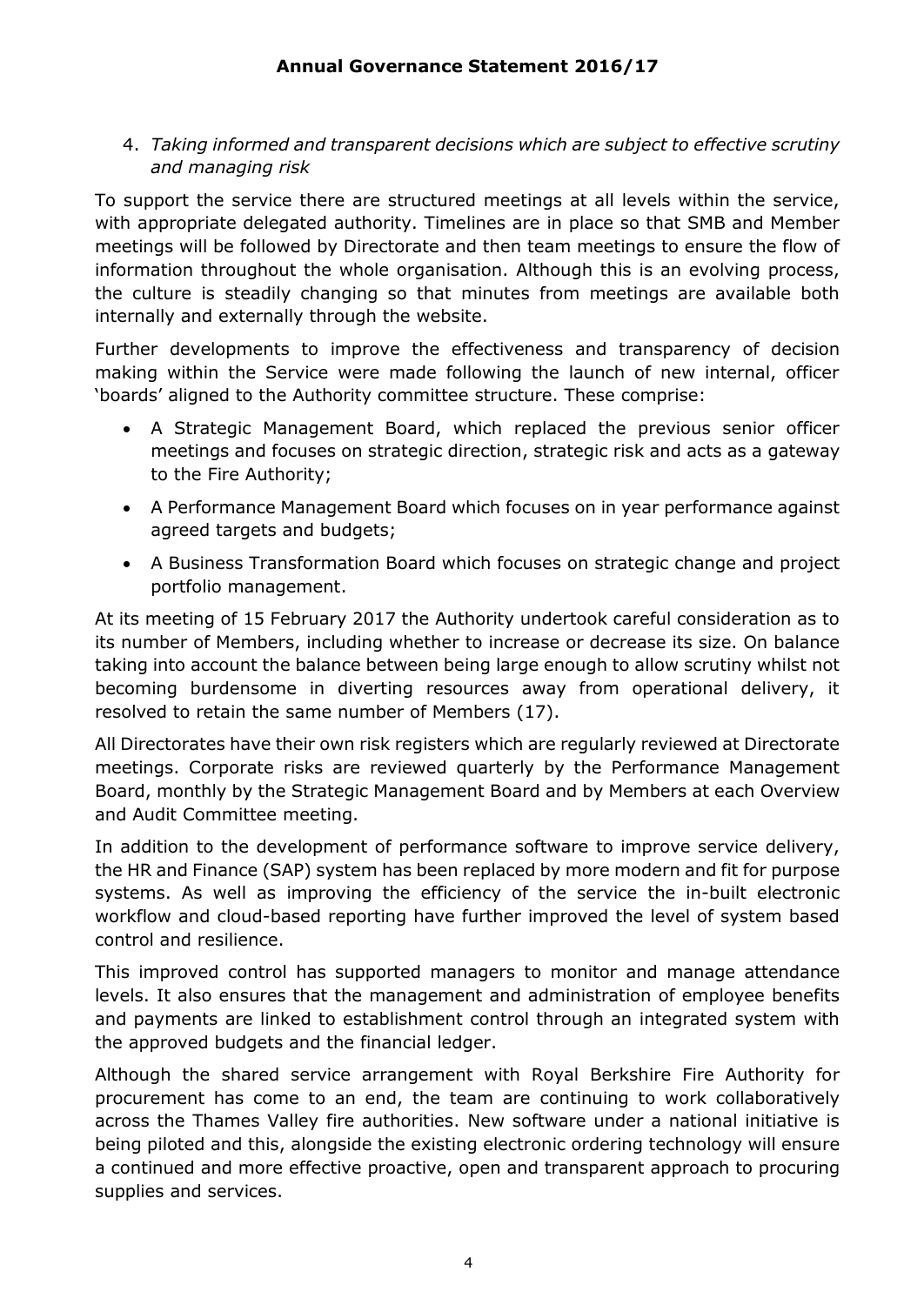## 5. *Developing the capacity and capability of members and officers to be effective*

A number of policies are in place to support and underpin the "fit for purpose" structure. These policies have empowered managers to take responsibility and be accountable for their staff issues with HR advice as required.

A key part of the performance monitoring continues to be an individual performance management (appraisal) system which ensures that strategic aims are translated into individual objectives creating a "Golden Thread" throughout the service. This is an evolving process with particular challenges in applying this process to the retained duty system staff who have very limited time available.

The performance management system also identifies training and development needs and these are aggregated into a service wide Training Needs Analysis. The service increasingly benefits from more efficient and effective menu driven training delivery more aligned to budget planning timetables and delivered in a variety of formats (including face to face and e-learning).

Continuation of the Strategic Training Partnership with the Fire Service College was again a prominent feature in the way operational training was delivered during 2016\17. This progressive approach toward training delivery, once more enabled the operational competencies of 226 front-line firefighters and 83 supervisory commanders to be independently assessed and scrutinised, under realistic conditions in breathing apparatus and Level 1 incident command respectively.

Last year, also saw the publication of a report from Operational Assurance Limited (OAL), who had been commissioned to undertake an independent review of the most fundamental element of the Service, namely our operational performance and assurance arrangements.

This review was conducted over a four day period during October 2016 and involved an audit team interviewing a number of staff and managers, as well as attending operational incidents, in order to monitor actual performance on the incident ground.

The resulting report made a number of recommendations, three of which were suggested as being of a particular priority. These were centred on improving internal processes and providing easily accessible service wide tools for improving active monitoring and organisational learning.

All captured learning derived from the training partnership and assurance arrangements, will ensure continuous improvement remains a key organisational driver in the operational arena for BFRS.SMB has engendered a collegiate approach with Members through holding "Member Workshops" where future options are aired and discussed with Members before a narrower range of formal proposals are taken forward.

6. *Engaging with local people and other stakeholders to ensure robust public accountability* 

In terms of the organisational structure, committee meetings are accessible to the public and the dates are published on the website as are the agendas and committee papers, minutes and decisions.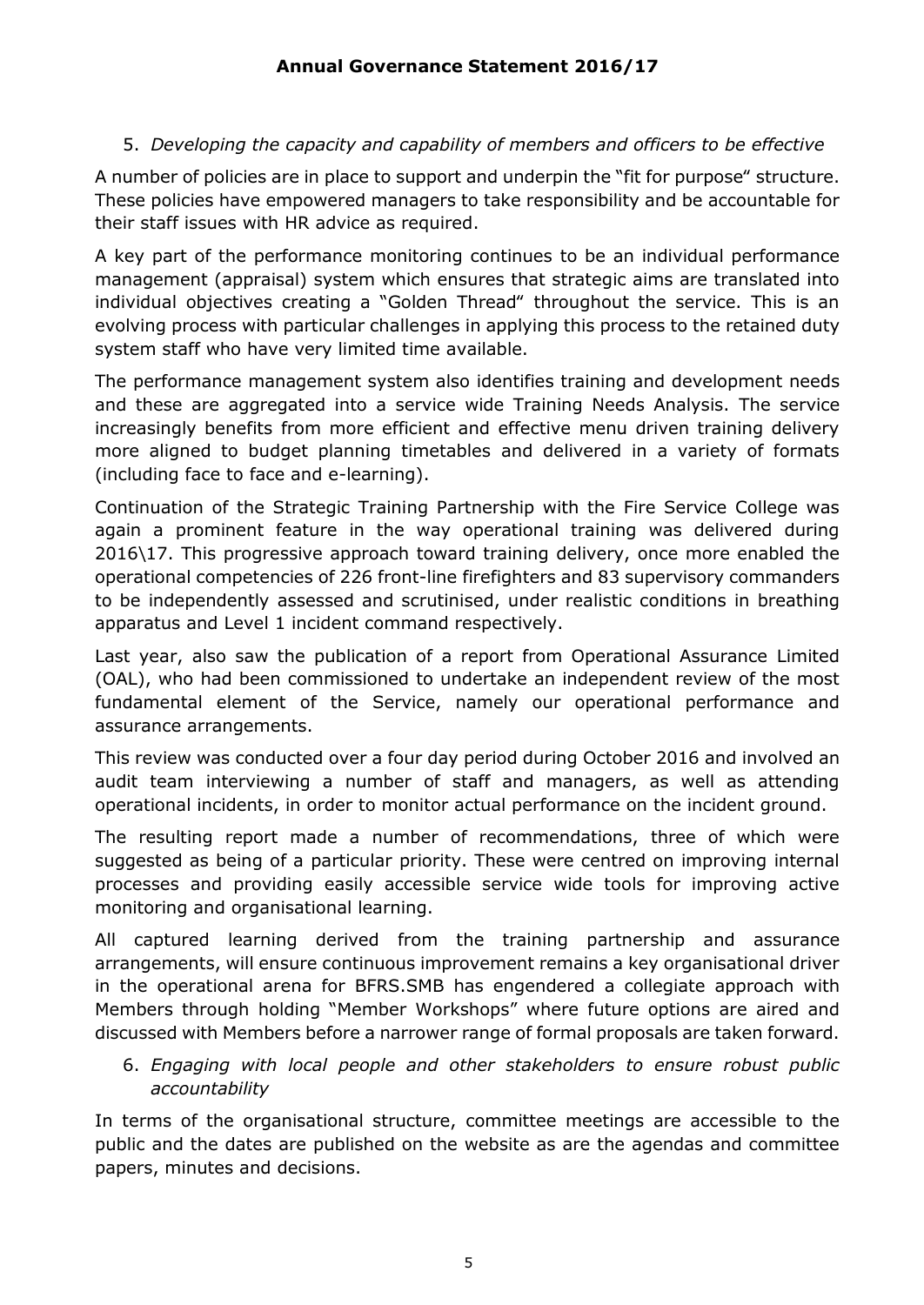The service complies with the Data Transparency Code (latest version published February 2015) and ensures all the relevant information is published on our external website.

At a more local, direct level there are many examples of how we engage with the public and ensure public accountability:

- The service regularly reviews its partnerships to ensure they are appropriate and effective for both the organisation and the public.
- Memoranda of Understanding with other fire and rescue authorities and the police when carrying out fire investigation to improve collaborative working and ensure a more consistent approach to the way we investigate fires / arson.
- BMKFRS is a key stakeholder at a strategic level on both the Safer Stronger Bucks Partnership Board and the Safer MK Partnership. Officers are also engaged and involved in practitioner groups and fora where appropriate, ensuring public engagement and safety initiatives are focussed, effective and measured, whilst working with partner organisations with similar goals and objectives.

#### **Review of effectiveness**

Buckinghamshire & Milton Keynes Fire Authority has responsibility for conducting, at least annually, a review of the effectiveness of its governance framework including the system of internal control. The review of effectiveness is informed by the work of the executive managers within the Authority who have responsibility for the development and maintenance of the governance environment.

In addition, the Chief Internal Auditor's annual report, comments made by the external auditors (Ernst & Young), the Operational Assessment, other review agencies and inspectorates (referred to earlier) and the Overview & Audit Committee are all sources providing scrutiny and recommendations upon which the management have drawn to compile the action plan set out in Appendix B.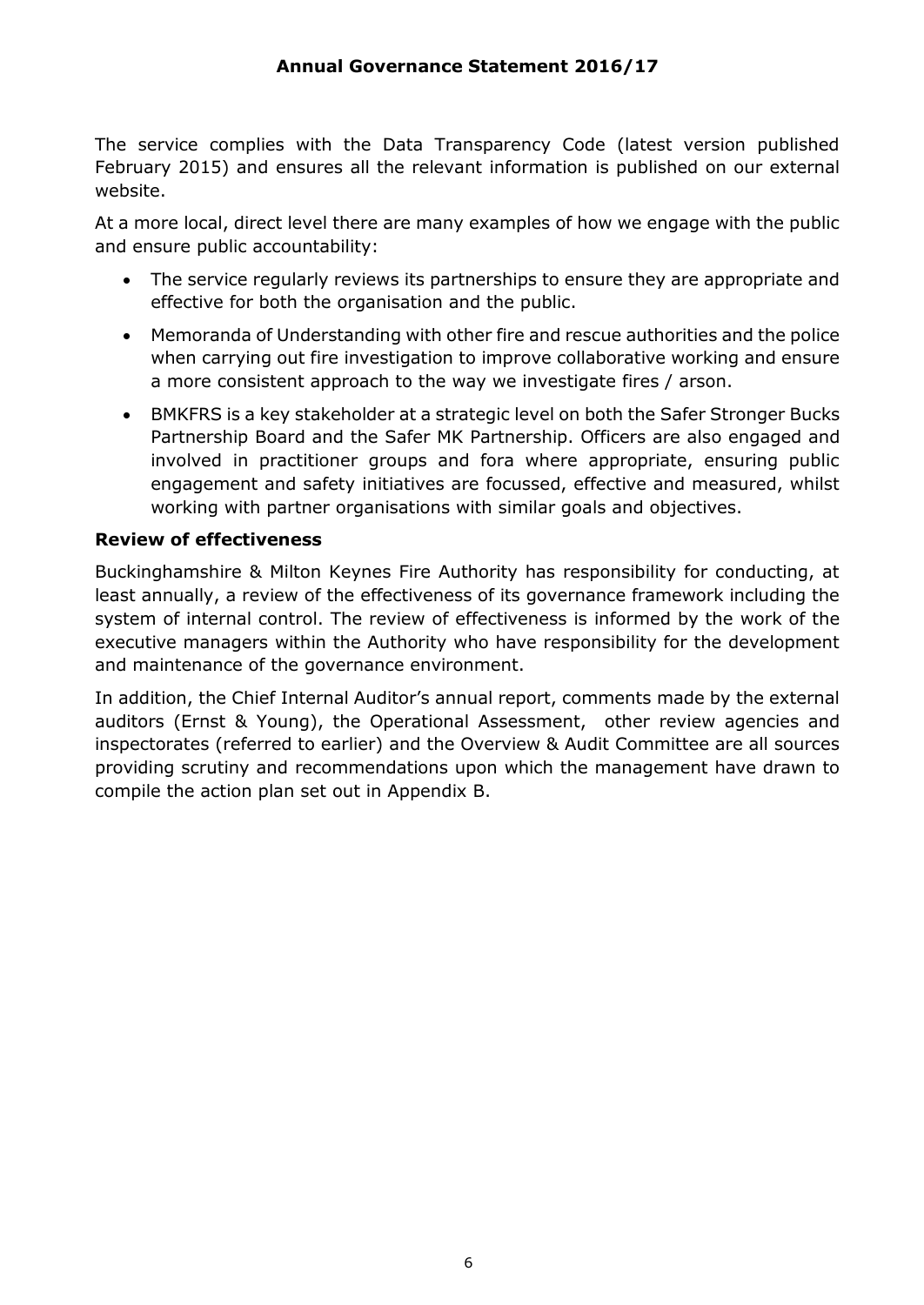Audits undertaken and assurance opinion:

| <b>Audit assignments</b>            | Level of assurance that risks material<br>to the achievement of the system's<br>objectives are adequately managed<br>and controlled. |                                                                                     |  |
|-------------------------------------|--------------------------------------------------------------------------------------------------------------------------------------|-------------------------------------------------------------------------------------|--|
|                                     | <b>Days</b>                                                                                                                          | <b>Overall Assurance</b><br>(all audits undertaken during<br>2016/17 unless stated) |  |
| <b>Core Financial Controls</b>      | 40                                                                                                                                   | Substantial                                                                         |  |
| Project Management                  | 15                                                                                                                                   | Reasonable                                                                          |  |
| Financial Planning                  | 10                                                                                                                                   | Substantial                                                                         |  |
| <b>Business Continuity Planning</b> | 15                                                                                                                                   | Work in progress                                                                    |  |
| <b>Follow Ups</b>                   | 10                                                                                                                                   |                                                                                     |  |
| Corporate work/Audit Management     | 10                                                                                                                                   |                                                                                     |  |
| <b>Total</b>                        | 100                                                                                                                                  |                                                                                     |  |

It is a management responsibility to develop and maintain the internal control framework and to ensure compliance. It is the responsibility of Internal Audit to form an independent opinion on the adequacy of the system of internal control.

This opinion should be used as a key strand of the assurance framework which management use to develop their Annual Governance Statement.

The role of the internal audit service is to provide management with an objective assessment of whether systems and controls are working properly. It is a key part of the Authority's internal control system because it measures and evaluates the adequacy and effectiveness of other controls so that:

- The Fire Authority can establish the extent to which they can rely on the whole system; and
- Individual managers can establish the reliability of the systems and controls for which they are responsible.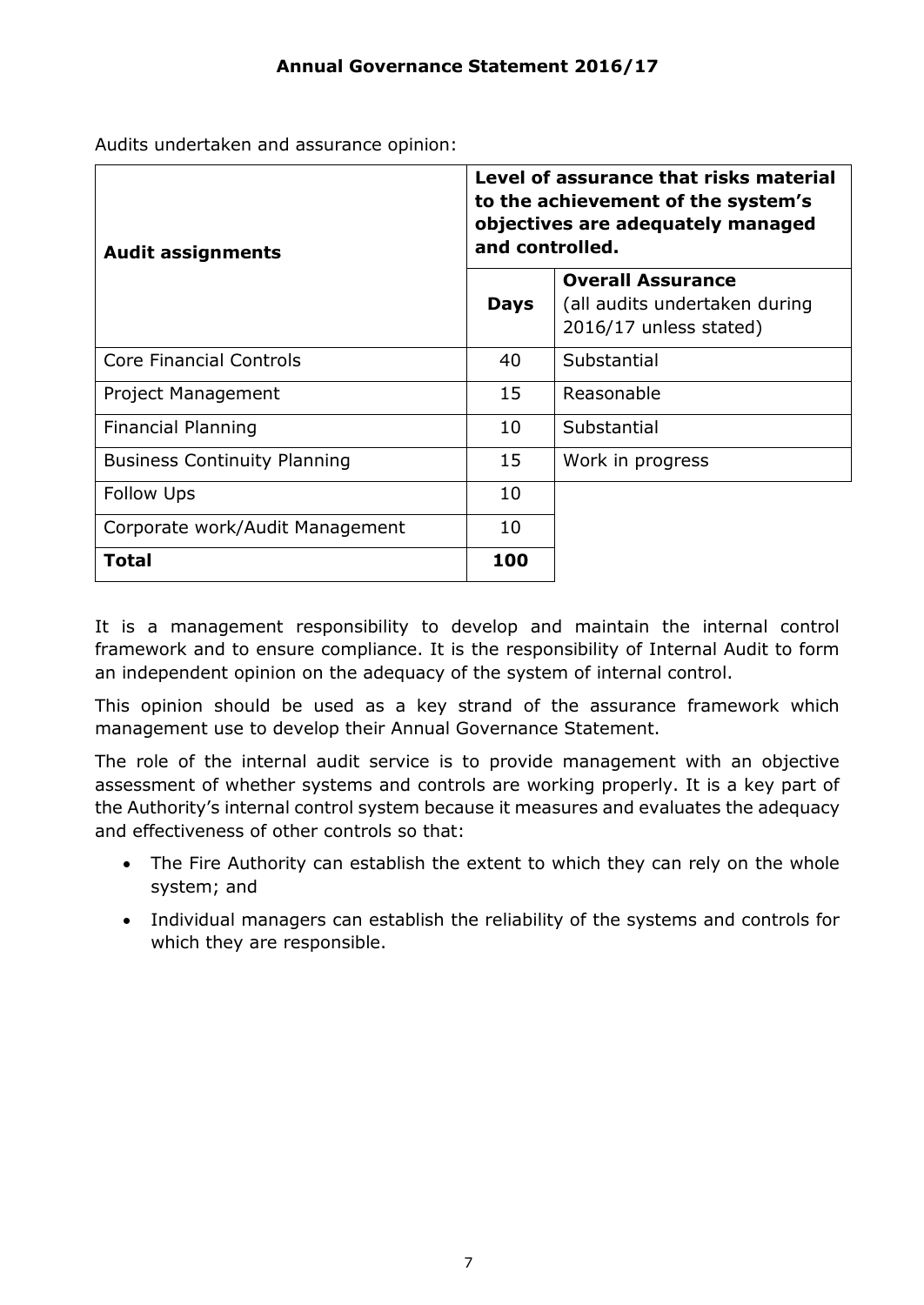This is presented as the Chief Internal Auditor's opinion:

### **Opinion on the Fire Authority's Internal Control Environment Summary**

In my opinion the system of internal control provides **reasonable** assurance regarding the effective, efficient and economic exercise of the Authority's functions. During 2016/17 there has been continued improvement to Bucks & Milton Keynes Fire Authority's system of internal control through the on-going development of policies and procedures covering the key control processes. This demonstrates a positive direction of travel towards robust and effective internal control and risk management that will facilitate the effective exercise of the Authority's functions.

The audit activity in 2016/17 has demonstrated that the Authority continues to improve and develop corporate governance, and remains focused on creating a strong system of internal control. This can be evidenced by the continued strengthening of key control processes through the on-going development of policies and procedures and has resulted in core financial controls continuing to be rated as substantial.

A summary of our assignment outcomes and work completed during the year is shown in the table above. It can be seen that all areas have as a minimum 'reasonable' assurance.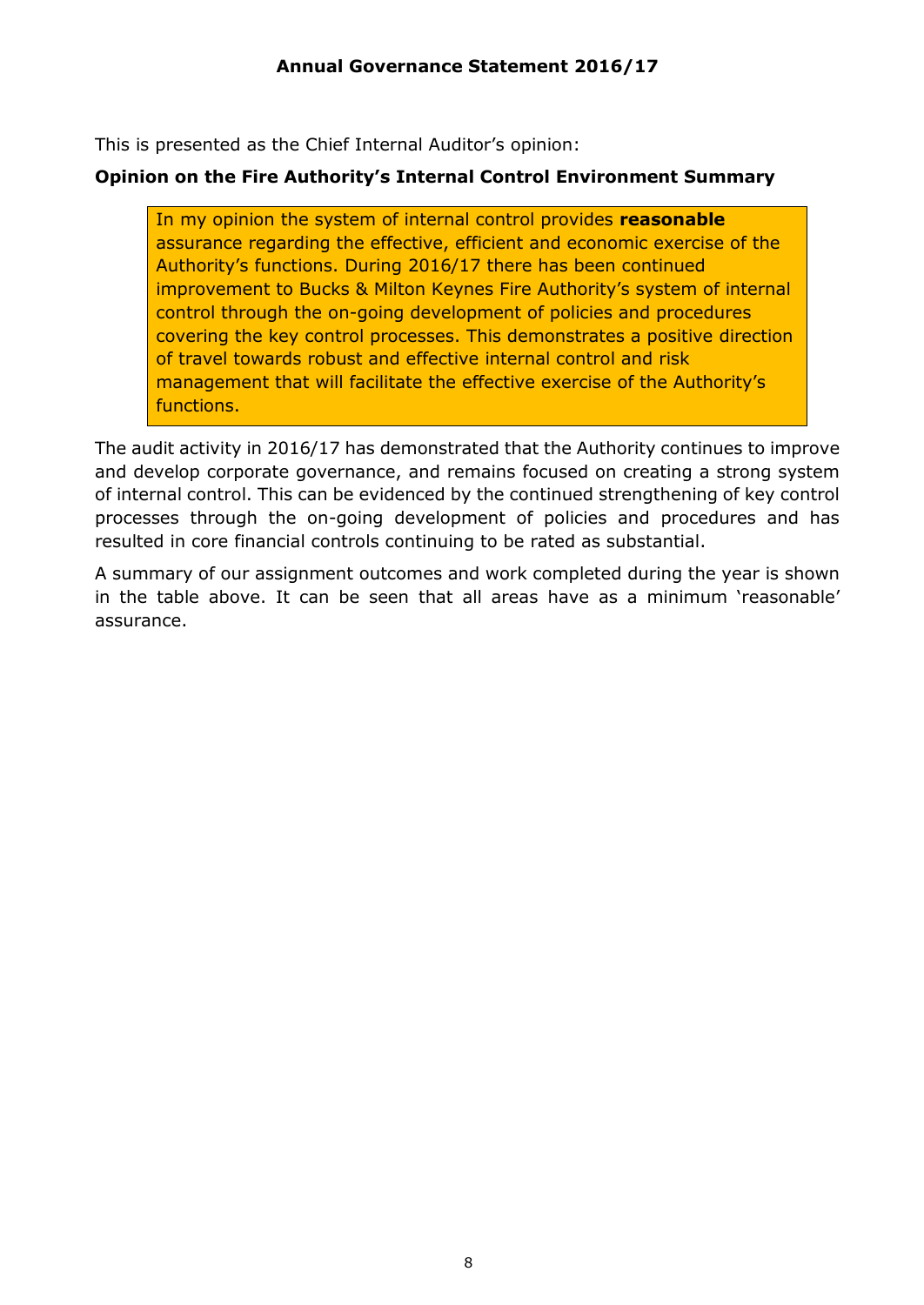#### **Conclusion**

As a result of the extensive work undertaken by the management team in reviewing internal structures and reviewing roles and responsibilities as well as the introduction of new systems and processes, working together with the Chief Internal Auditor, the External Auditors and our own Audit Committee, a plan (see Appendix B) is in place to address the weaknesses identified and ensure continuous improvement of the governance system is in place. Appendix A sets out progress against the delivery of the 16/17 Annual Governance Statement action plan.

Further to the Chief Internal Auditor's comments, we propose over the coming year to take steps set out in Appendix B to address the above matters to further enhance our governance arrangements. We are satisfied that these steps will address the need for improvements that were identified in our review of effectiveness and will monitor their implementation and operation as part of our next annual review.

Done Deed

Signed ………………………………………………………………………………………….. Date ………………………. 2017

Councillor Roger Reed - Chairman of the Buckinghamshire & Milton Keynes Fire Authority

Signed  $\mu_{\ell}$  ,  $\ell_{\ell}$  ,  $\ell_{\ell}$  ,  $\ell_{\ell}$  ,  $\ell_{\ell}$  ,  $\ell_{\ell}$  ,  $\ell_{\ell}$  ,  $\ell_{\ell}$  ,  $\ell_{\ell}$  ,  $\ell_{\ell}$  ,  $\ell_{\ell}$  ,  $\ell_{\ell}$  ,  $\ell_{\ell}$  ,  $\ell_{\ell}$  ,  $\ell_{\ell}$  ,  $\ell_{\ell}$  ,  $\ell_{\ell}$  ,  $\ell_{\ell}$  ,  $\ell_{\ell}$  ,  $\ell_{\$ 

Jason Thelwell - Chief Executive and Chief Fire Officer of the Buckinghamshire & Milton Keynes Fire Authority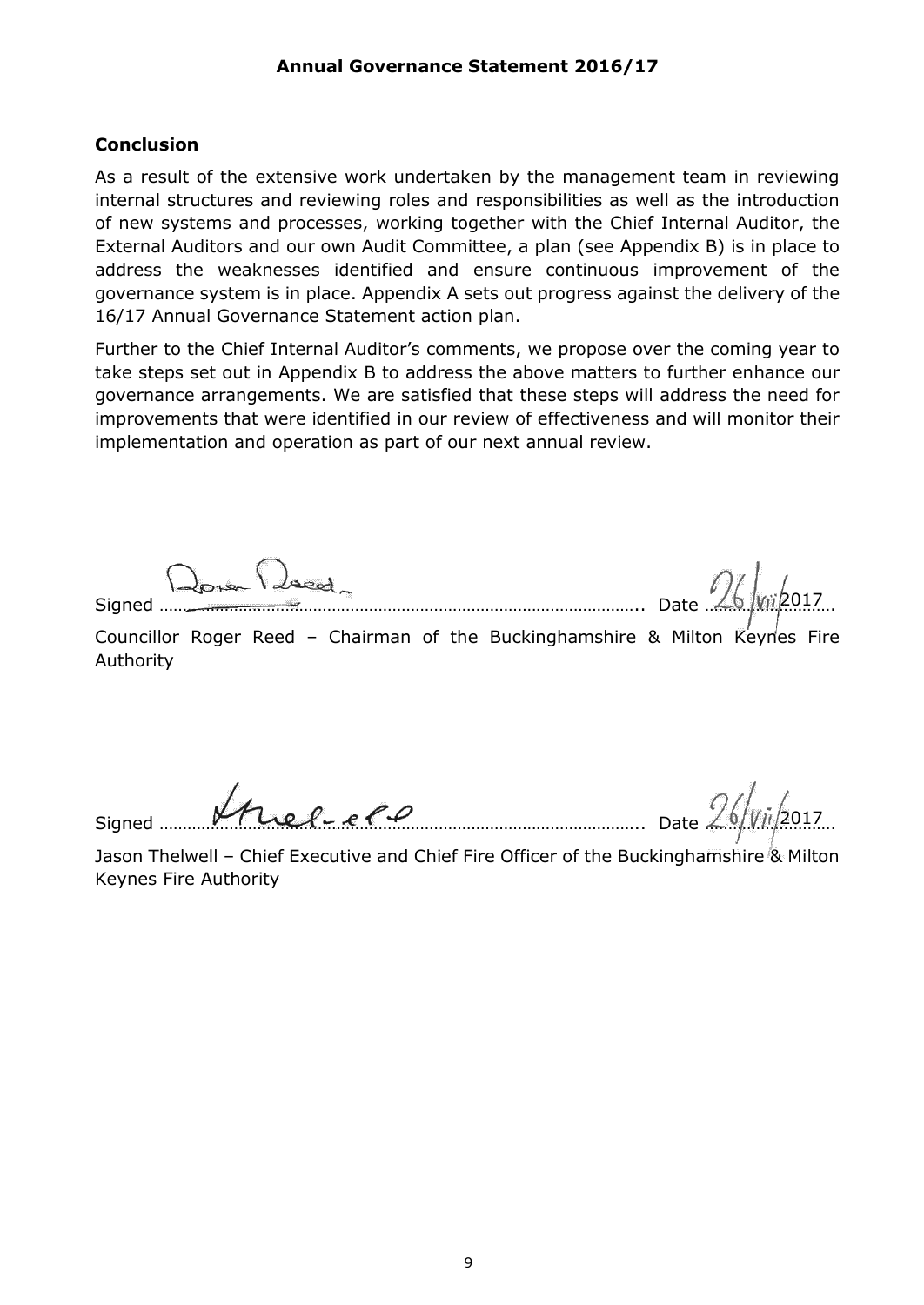# **Appendix A**

# **Significant Governance Issues addressed in 2016/17**

|    | <b>Issue</b>             | Action Plan (as per 2015/16<br>Statement - Appendix B)                                                                                                                                                                                                                                                                                                                                                                                                                                                                                                                                                                                                                                                                                                                                                    | <b>Lead</b><br><b>Officer</b>     | <b>RAG</b><br><b>Status</b> | <b>Progress</b>                                                                                                                                                                                                                                                                                                                                                                                                                                                                                                                                                                                                                                                                                            | Target/<br><b>Completion</b><br><b>Date</b> |
|----|--------------------------|-----------------------------------------------------------------------------------------------------------------------------------------------------------------------------------------------------------------------------------------------------------------------------------------------------------------------------------------------------------------------------------------------------------------------------------------------------------------------------------------------------------------------------------------------------------------------------------------------------------------------------------------------------------------------------------------------------------------------------------------------------------------------------------------------------------|-----------------------------------|-----------------------------|------------------------------------------------------------------------------------------------------------------------------------------------------------------------------------------------------------------------------------------------------------------------------------------------------------------------------------------------------------------------------------------------------------------------------------------------------------------------------------------------------------------------------------------------------------------------------------------------------------------------------------------------------------------------------------------------------------|---------------------------------------------|
| 1. | Operational<br>Assurance | The main area of focus will be to<br>examine the assurance model in<br>context<br>of<br>operational<br>the<br>resilience,<br>and<br>assurance<br>specifically to ensure that all<br>potential input areas have been<br>taken into consideration and that<br>information flows through<br>the<br>all<br>reaching<br>organisation<br>appropriate stakeholders and that<br>the information is understood and<br>where appropriate, informs policy<br>decisions<br>within<br>internal<br>governance arrangements.<br>Commission<br>deliver<br>and<br>an<br>external audit of our operational<br>services and develop an action<br>plan to address any subsequent<br>findings.<br>Develop a monitoring mechanism<br>that compliments the existing<br>governance models of BTB and<br>PMB and test this through | Head of<br>Service<br>Development | Green                       | The Authority commissioned and<br>external provider to undertake<br>an independent review of the<br>most fundamental element of<br>our Service, namely our<br>operational performance and<br>assurance arrangements.<br>In general the report<br>was<br>excellent and in particular the<br>team was impressed with the<br>openness and professionalism of<br>all the staff they spoke to.<br>The report made a number of<br>recommendations, three of<br>which they suggested should be<br>of particular priority. These were<br>centred on improving some of<br>our processes and providing<br>easily accessible service wide<br>tools for improving active<br>monitoring and organisational<br>learning. | February<br>2017                            |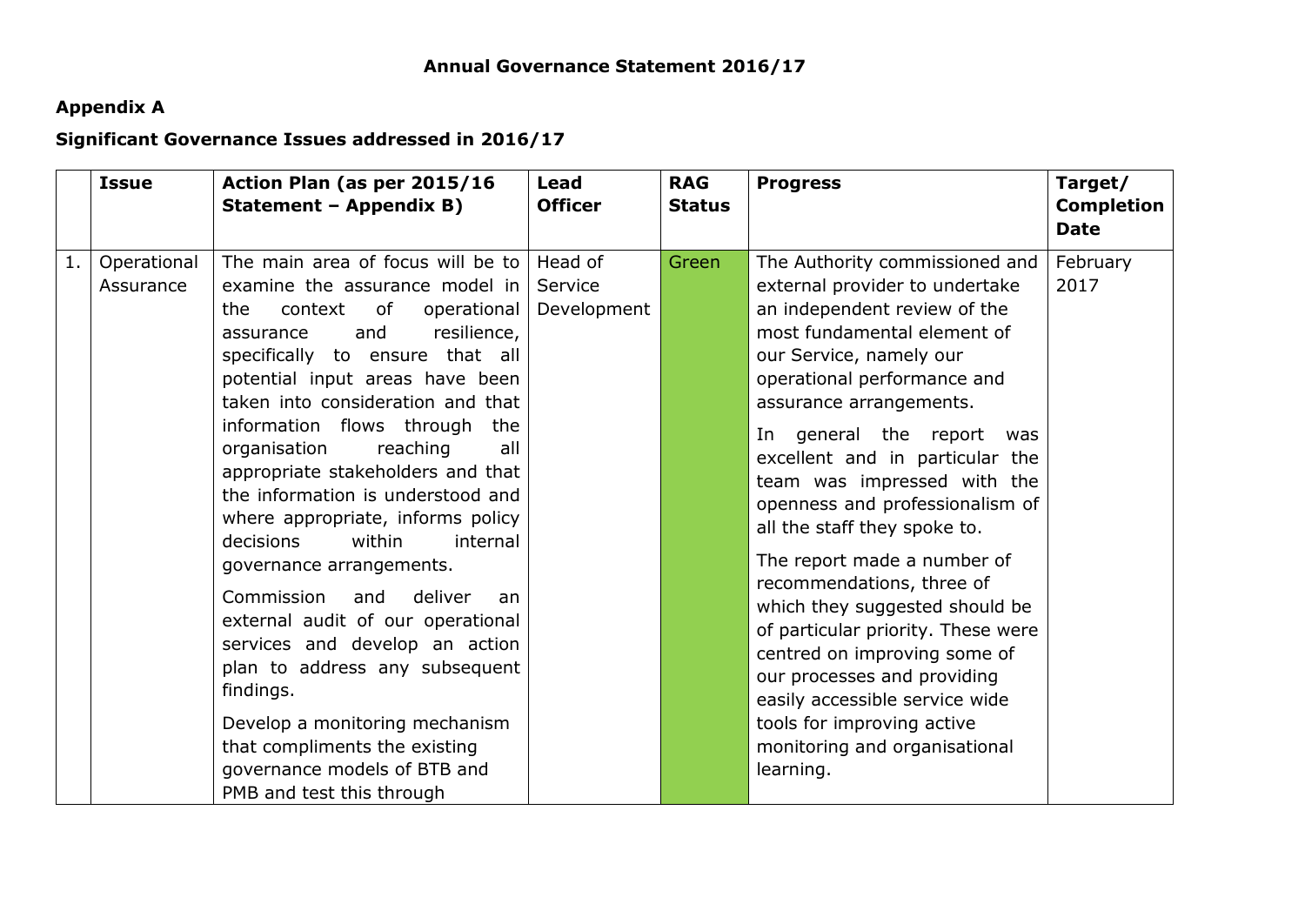# **Annual Governance Statement 2016/17**

|    |                                                    | examining ICS, training and NOG<br>implementation.                                                                                                 |                                   |       | As a result of the report an<br>action plan has been drawn up<br>and agreed by SMB.                                                                                                                                                                                                                                                                                                                                                                                                                                                                                                                                                                      |                                                                                                                                                                                              |
|----|----------------------------------------------------|----------------------------------------------------------------------------------------------------------------------------------------------------|-----------------------------------|-------|----------------------------------------------------------------------------------------------------------------------------------------------------------------------------------------------------------------------------------------------------------------------------------------------------------------------------------------------------------------------------------------------------------------------------------------------------------------------------------------------------------------------------------------------------------------------------------------------------------------------------------------------------------|----------------------------------------------------------------------------------------------------------------------------------------------------------------------------------------------|
| 2. | <b>ICT Security</b><br>and<br>Resilience<br>Review | Undertake a review of ICT<br>security and business resilience<br>and act on the findings while<br>taking into consideration the<br>needs of ESMCP. | Head of<br>Service<br>Development | Green | The Home Office funded<br>Independent IT Health Check<br>(linked to ESMCP) has been<br>completed. A remediation<br>programme is underway and<br>was 80% complete by April<br>2017. Further works have been<br>funded by the Home Office but<br>are currently on hold awaiting<br>further policy decisions from the<br>central ESMCP programme<br>team. The ICT disaster recovery<br>server is currently being<br>replaced by a secure cloud<br>solution. For more information<br>on the national ESMCP project<br>visit this website<br>(https://www.gov.uk/governme<br>nt/publications/the-emergency-<br>services-mobile-<br>communications-programme). | <b>Disaster</b><br>Recovery<br>Programme<br>due<br>completion<br>September<br>2017<br><b>ESMCP</b><br>linked<br>security and<br>resilience<br>upgrades<br>will be on<br>going until<br>2020. |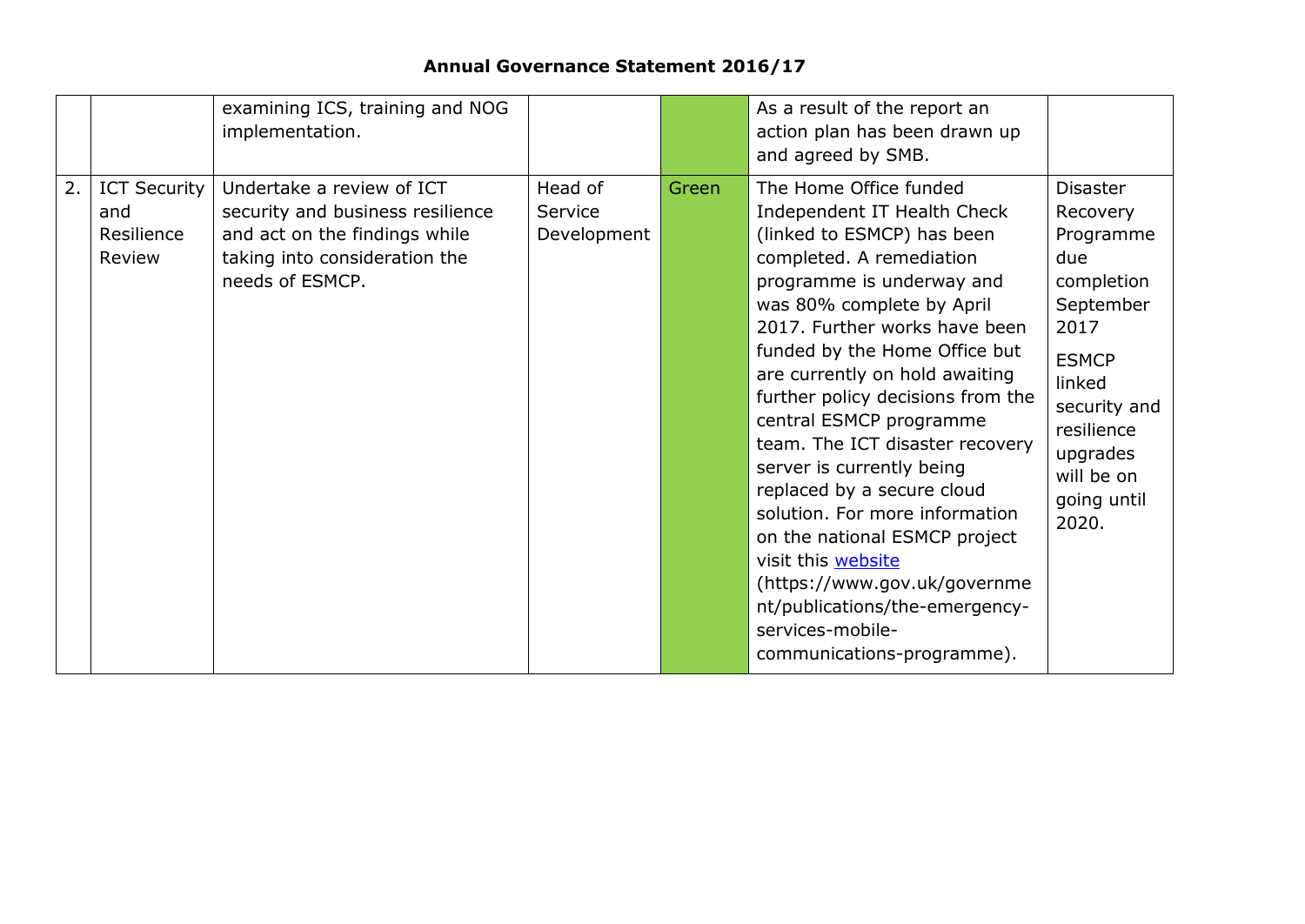# **Appendix B**

### **Significant Governance Issues to be addressed in 2017/18**

|    | <b>Issue</b>                                                     | <b>Action Plan</b>                                                                                                                                                                                                                                                  | <b>Lead Officer</b>                  | <b>Target</b><br><b>Date</b> |
|----|------------------------------------------------------------------|---------------------------------------------------------------------------------------------------------------------------------------------------------------------------------------------------------------------------------------------------------------------|--------------------------------------|------------------------------|
| 1. | Compliance with the General Data<br>Protection Regulation (GDPR) | The Information Commissioner's Office (ICO) has<br>put together a 12 step plan that outlines the<br>basic pre-implementation requirements of the<br>GDPR.                                                                                                           | Director of<br>Legal &<br>Governance | April 2018                   |
|    |                                                                  | 1. Awareness<br>Ensure that decision makers and key people in<br>the Authority are aware that the law is<br>changing to the GDPR and the impact this is<br>likely to have.                                                                                          |                                      |                              |
|    |                                                                  | 2. Information held<br>Document what personal data is held by the<br>Authority, where it came from and who it is<br>shared with. - This is being extended to include<br>all types of information held and where and is<br>being undertaken as an information audit. |                                      |                              |
|    |                                                                  | 3. Individuals' rights<br>Review procedures to ensure they cover all the<br>rights individuals have, including how personal<br>data will be stored and deleted.                                                                                                     |                                      |                              |
|    |                                                                  | 4. Communicating privacy information<br>Privacy notices will be reviewed and where<br>necessary amended.                                                                                                                                                            |                                      |                              |
|    |                                                                  | 5. Subject access requests (SARs)<br>Review of procedures for handling requests<br>SARs.                                                                                                                                                                            |                                      |                              |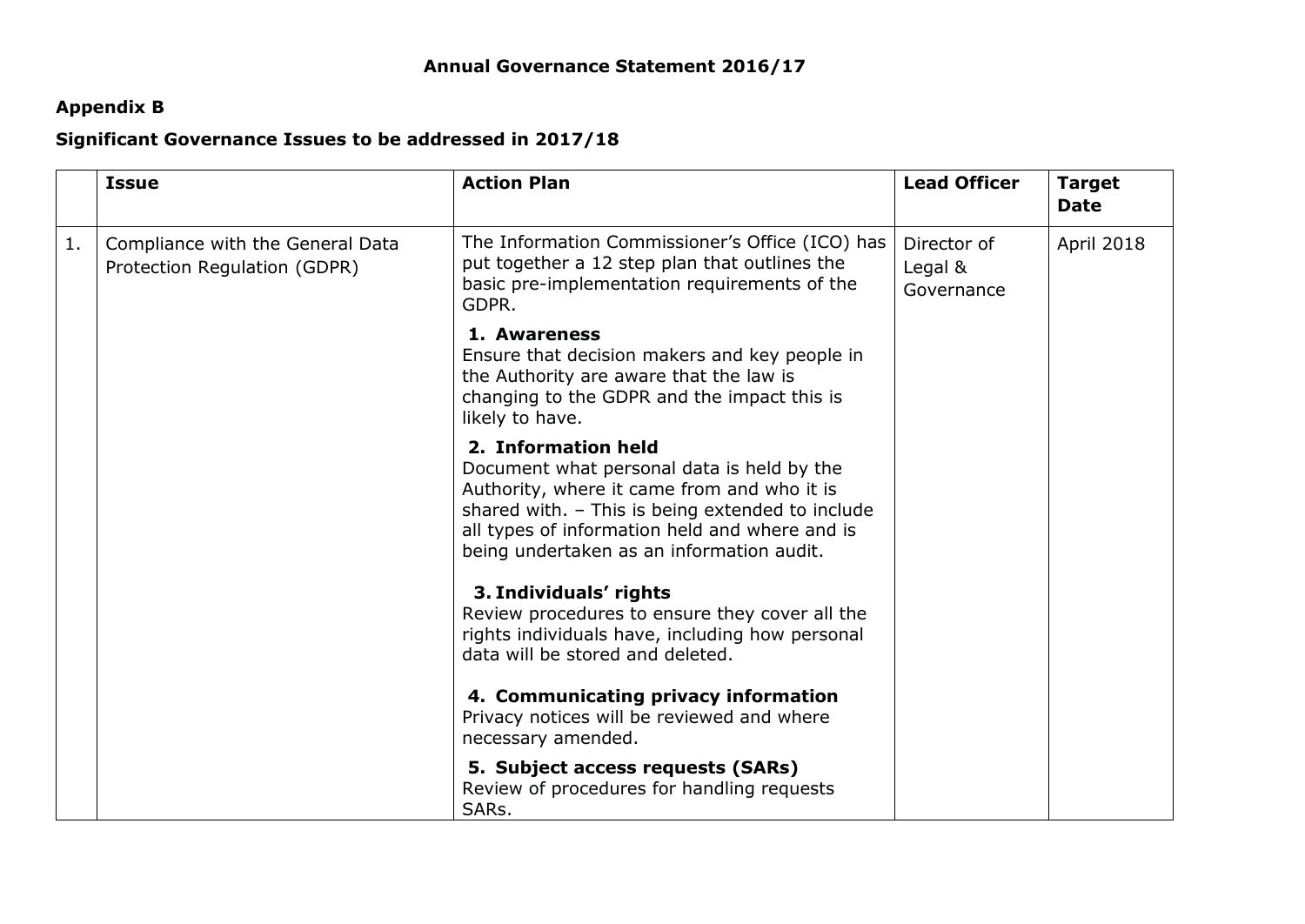| 6. Lawful basis for processing personal<br>data<br>Confirm and document the lawful basis for<br>processing activities in the GDPR, document it.<br>(See also 4 privacy notices).                                                                                                        |  |
|-----------------------------------------------------------------------------------------------------------------------------------------------------------------------------------------------------------------------------------------------------------------------------------------|--|
| 7. Consent<br>Review how the Authority seeks, records and<br>manages consent and whether any changes are<br>needed to meet the GDPR standard.                                                                                                                                           |  |
| 8. Data breaches<br>Put appropriate procedures in place to detect,<br>report and investigate data breaches.                                                                                                                                                                             |  |
| 9. Children<br>Consideration of the mechanisms for confirming<br>the age of children and the need to obtain<br>parental or guardian consent for any data<br>processing activity.                                                                                                        |  |
| 10. Data Protection by Design and Data<br><b>Protection Impact Assessments</b><br>Consider whether the ICO's code of practice on<br>Privacy Impact Assessments is adequately<br>reflected in the Authority's Integrated Impact<br>Assessment (IIA) and develop<br>Implementation plans. |  |
| 11. Data Protection Officer (DPO)<br>Designate a Data Protection Officer                                                                                                                                                                                                                |  |
| 12. International - Not applicable.                                                                                                                                                                                                                                                     |  |